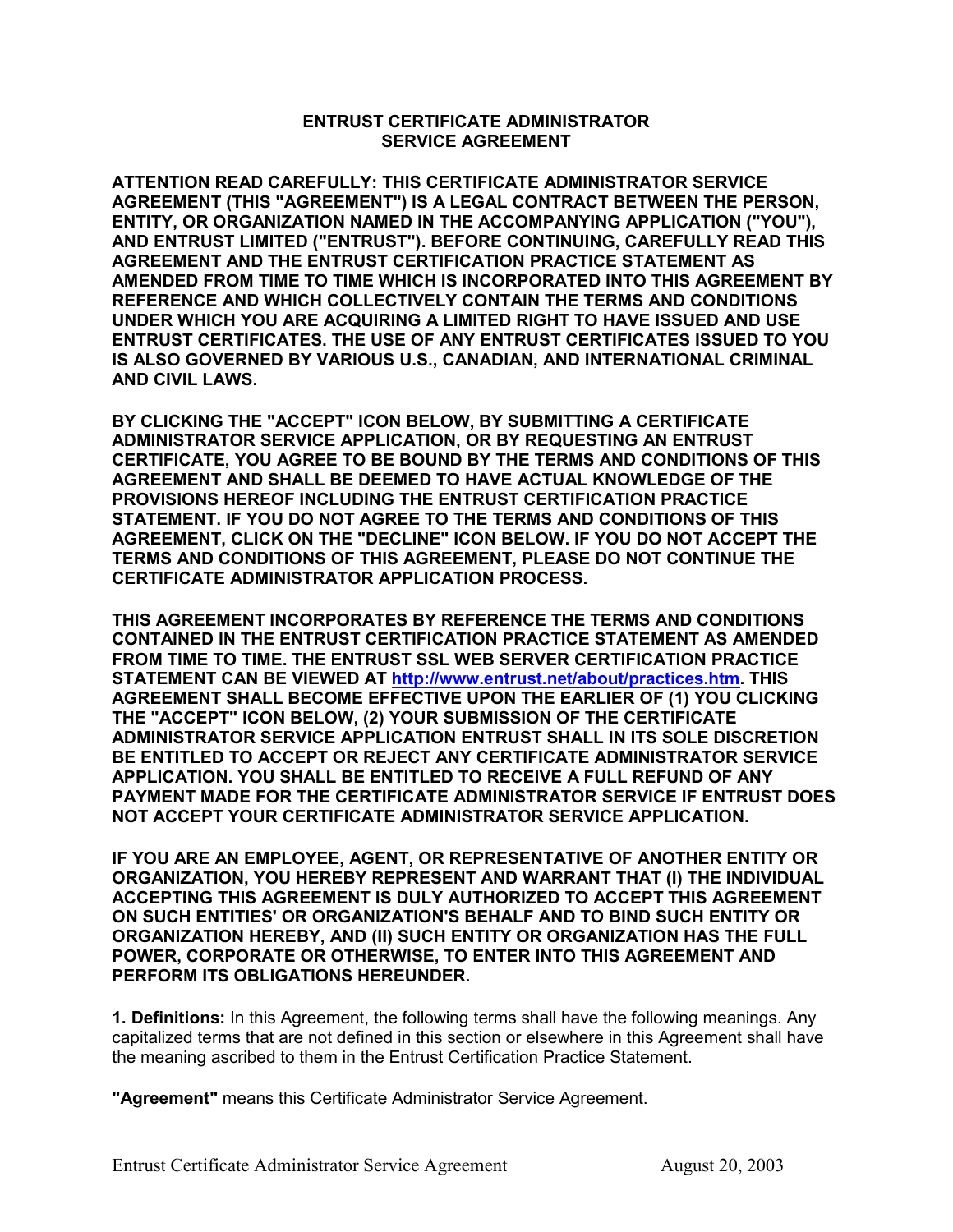**"Compromise"** means a suspected or actual loss, disclosure, or loss of control over sensitive information or data.

**"Certificate Administrator Service Application"** means the form and application information requested by Entrust and submitted by You when applying to participate in the Certificate Administrator Service or when updating information previously supplied to Entrust in respect to the Certificate Administrator Service.

**"Entrust Certificate"** means an SSL web server digital certificate issued by an Entrust Certification Authority. "Entrust Certification Authority" means a certification authority operated by or for Entrust.

**"Entrust Certification Practice Statement"** means in the case of SSL web server digital certificates, the Entrust SSL Web Server Certification Practice Statement which may be found in the Repository.

**"Key Pair"** means two mathematically related cryptographic keys, having the properties that (i) one key can be used to digitally sign a message that can only be verified using the other key, and (ii) even knowing one key, it is computationally infeasible to discover the other key.

**"Certificate Administrator Service"** means the benefits and obligations described in this Agreement.

**"Private Key"** means the key of a Key Pair used to create a digital signature.

**"Public Key"** means the key of a Key Pair used to verify a digital signature. The Public Key is made freely available to anyone who will receive digitally signed messages from the holder of the Private Key of the Key Pair. The Public Key is usually provided via a digital certificate issued by a certification authority and is often obtained by accessing a repository or database. A Public Key is used to verify the digital signature of a message sent by the holder of the corresponding Private Key.

**"Repository"** means the information described at [http://www.entrust.net/about/practices.htm.](http://www.entrust.net/about/practices.htm)

**"You or Your"** means both the individual or individuals applying to enter the Certificate Administrator service and any entity on whose behalf such individual or individuals are acting.

**2. Pre-Qualification of Information and Issuance of Entrust Certificates:** Upon request by You, and to the extent that You have paid for such rights, Entrust or a subcontractor acting on behalf of Entrust will perform limited verification (as described in the Entrust Certification Practice Statement) to pre-qualify information submitted by You for inclusion in Entrust Certificates that You may subsequently request the Entrust Certification Authorities to issue. If information submitted for pre-qualification is verified, You may submit requests for the issuance of Entrust Certificates containing such pre-qualified information as further described below. You shall not sublicense Your right to submit requests for the issuance of Entrust Certificates containing such pre-qualified information. Upon receipt of a request from You for the issuance of an Entrust Certificate which is to contain pre-qualified information, Entrust shall, to the extent that You have paid for such rights, issue an Entrust Certificate containing such pre-qualified information. Entrust shall be under no obligation to issue any Entrust Certificates containing prequalified information if such pre-qualified information is subsequently found to have changed or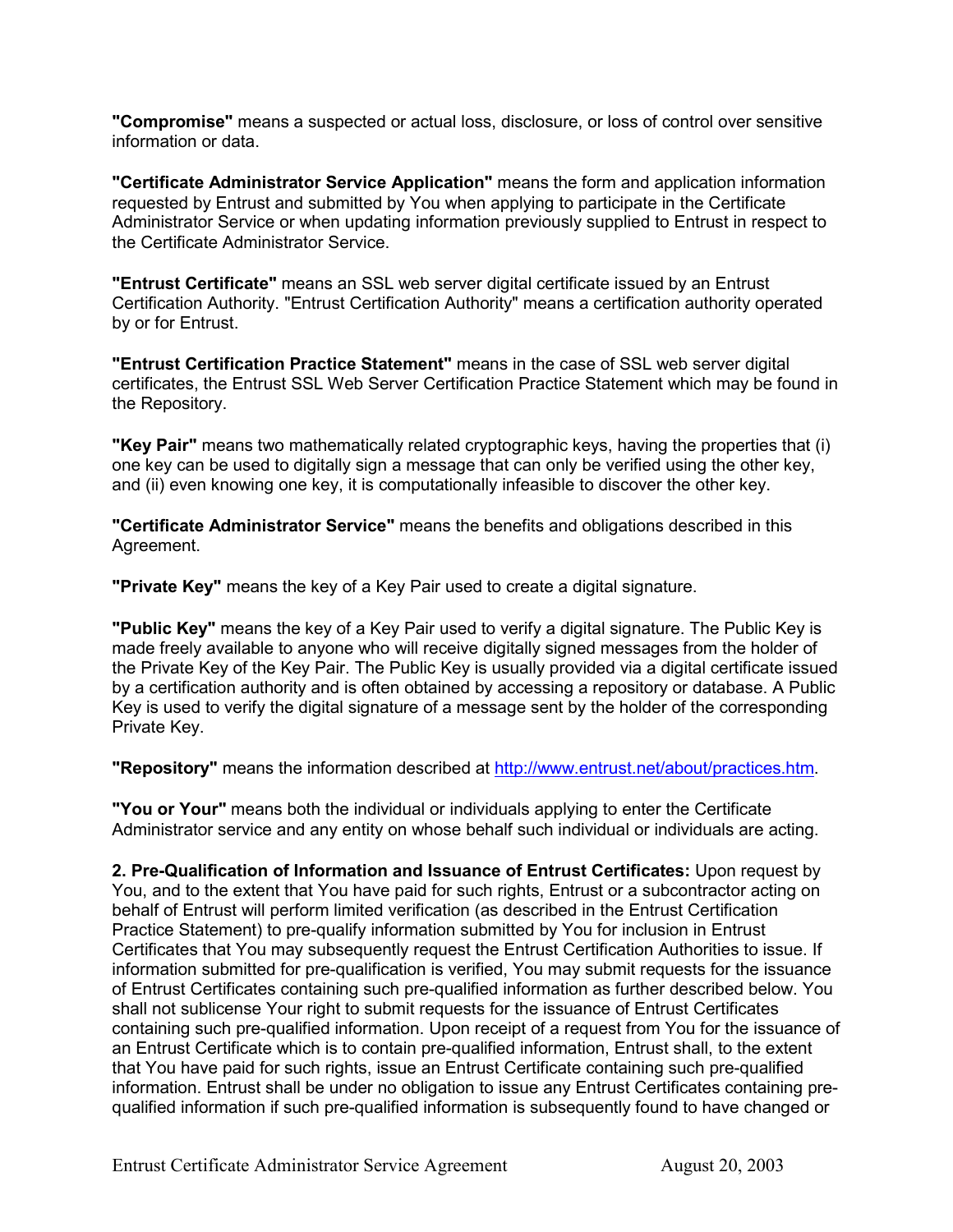to be in any way inaccurate, incorrect, or misleading. By submitting a request for an Entrust Certificate, You are representing and warranting that the pre-qualified information has not changed and is in no way inaccurate, incorrect, or misleading. If Entrust issues an Entrust Certificate to You, Entrust shall make such Entrust Certificate available for retrieval by You. Entrust shall be entitled to revoke an Entrust Certificate issued to You if (i) the pre-qualified information submitted by You is subsequently found to have changed or to be inaccurate, incorrect, or misleading, (ii) if revocation is requested by You, (iii) upon expiry or termination of this Agreement, or (iv) for any other reason identified for revocation in the Entrust Certification Practice Statement.

**3. Obligations:** You shall: (i) provide, in any communications with Entrust, correct information without any misrepresentations or omissions, (ii) generate a new, secure, and cryptographically sound Key Pair to be used in association with each Entrust Certificate to be issued to You, (iii) refrain from modifying the contents of any Entrust Certificates, (iv) use Entrust Certificates exclusively for legal and authorized purposes in accordance with the terms and conditions of the Entrust Certification Practice Statement and applicable laws, (v) protect the Private Keys corresponding to the Public Keys in any Entrust Certificate issued to You, (vi) notify Entrust immediately of any change to any information included in any Entrust Certificate issued to You or any Certificate administrator service application submitted by You or any change in any circumstances that would make the information in any such Entrust Certificate or Certificate administrator service application inaccurate, incorrect, or misleading, (vii) notify Entrust immediately of any changes to pre-qualified information, or any changes in any circumstances that would make any pre-qualified information inaccurate, incorrect, or misleading, (viii) notify Entrust immediately of any Compromise or suspected Compromise of the Private Key corresponding to the Public Key in any Entrust Certificate issued to You, and (ix) stop using all Entrust Certificates upon the termination or expiry of this Agreement. You acknowledge that the use of Entrust Certificates and any subsequent services procured from Entrust by You in connection with Certificate Administrator Service, including without limitation any additional services procured through the software interface made available to You as part of Certificate Administrator Service, is subject to the terms and conditions of this Agreement and the Entrust Certification Practice Statement and You shall only use an Entrust Certificate issued to You as permitted by this Agreement and the Entrust Certification Practice Statement. You acknowledge that You have the necessary information to make an informed decision about whether and the extent to which to use digital certificate technology and in particular Entrust Certificates. You acknowledge that You have read the Entrust Certification Practice Statement and the disclaimers of representations, warranties, and conditions, and limitations of liabilities and remedies therein and that You are making Your own judgment about whether it is reasonable under the circumstances to use Entrust Certificates.

**4. Fees:** You shall pay all applicable fees for the rights granted hereunder to have Entrust Certificates issued to You. The fees for the rights provided under the Certificate Administrator Service are available from Entrust and are subject to change upon notice to you. If You do not pay the applicable fees, You will not be entitled to use any Entrust Certificates issued to You, Entrust may refused to process any subsequent requests submitted by You for additional Entrust Certificates or additional services, and/or Entrust may also revoke all Entrust Certificates issued to You and terminate Your access to Certificate Administrator Service and related services, in addition to any other remedies that may be available at law.

**5. Lifecycle Monitoring Service:** Entrust shall also provide You with a complementary lifecycle monitoring service ("LMS"). The LMS is designed to reduce the chance of disruption of Your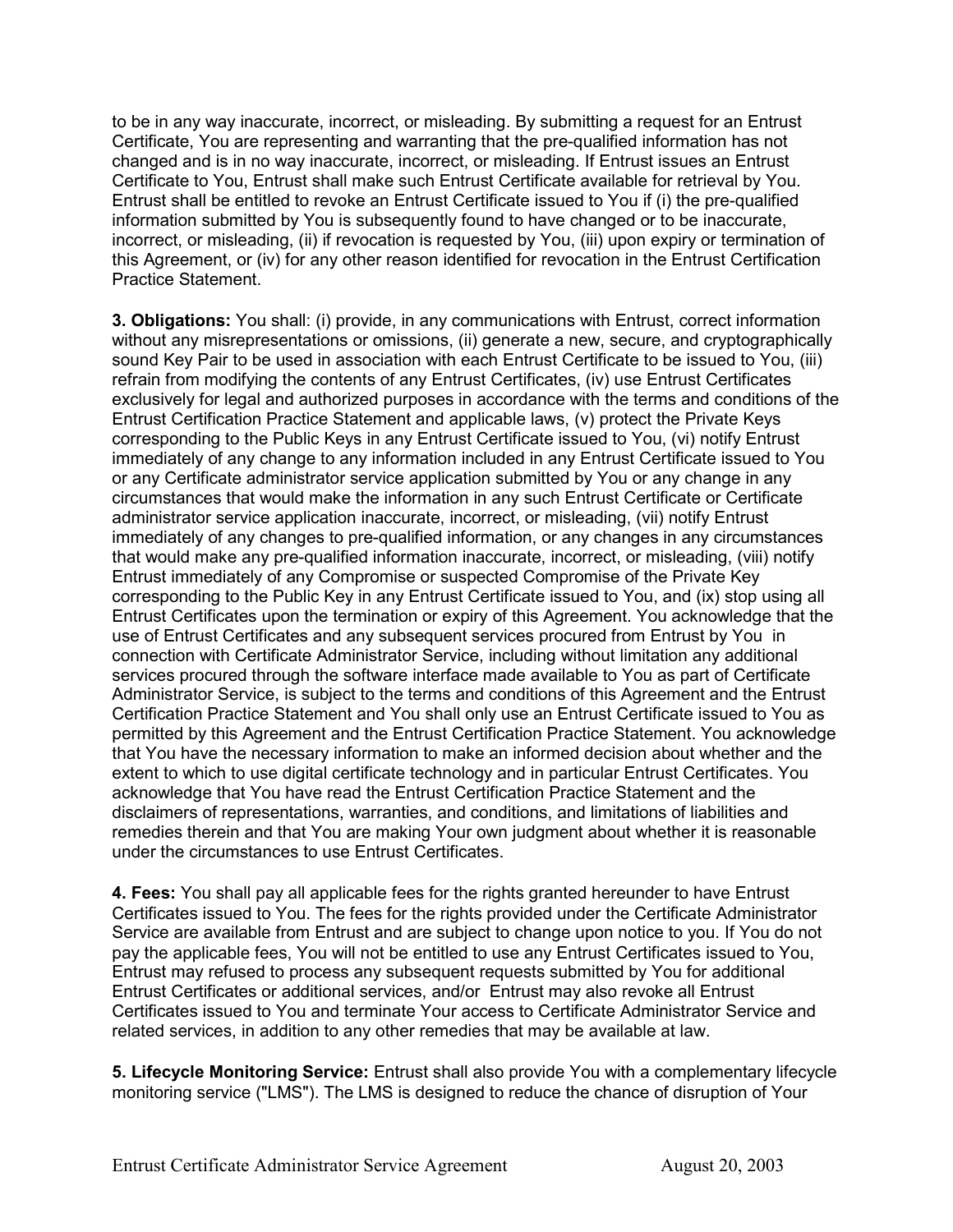service which may be caused by the expiration of Your Entrust Certificate(s). Entrust shall use reasonable efforts to send an email to the technical contact listed in the information provided to Entrust with Your Certificate administrator service application. Such email will inform Your technical contact that Your Entrust Certificate(s) is/are due to expire shortly. Usually, the email notification will be sent approximately thirty (30) days prior to the date on which Your Entrust Certificate(s) is/are due to expire. If Your contact information changes, You can still receive an LMS email notice if You provide Entrust with updated technical contact information at least sixty (60) days prior to the date that Your Entrust Certificate(s) is/are due to expire. You shall not be eligible for the LMS if Your technical contact information changes and Entrust is not informed of such change within the time period provided above.

**6. DISCLAIMER OF WARRANTIES: EXCEPT FOR THE EXPLICIT REPRESENTATIONS, WARRANTIES, AND CONDITIONS PROVIDED IN THIS AGREEMENT AND THE ENTRUST CERTIFICATION PRACTICE STATEMENT, ENTRUST CERTIFICATES AND ANY SERVICES PROVIDED IN RESPECT TO ENTRUST CERTIFICATES ARE PROVIDED "AS IS", AND NEITHER ENTRUST NOR ANY INDEPENDENT THIRD-PARTY REGISTRATION AUTHORITIES OPERATING UNDER THE ENTRUST CERTIFICATION AUTHORITIES, NOR ANY RESELLERS, CO-MARKETERS, OR ANY SUBCONTRACTORS, DISTRIBUTORS, AGENTS, SUPPLIERS, EMPLOYEES, OR DIRECTORS OF ANY OF THE FOREGOING MAKE ANY REPRESENTATIONS OR GIVE ANY WARRANTIES OR CONDITIONS, WHETHER EXPRESS, IMPLIED, STATUTORY, BY USAGE OF TRADE, OR OTHERWISE, AND ENTRUST, ALL INDEPENDENT THIRD-PARTY REGISTRATION AUTHORITIES OPERATING UNDER THE ENTRUST CERTIFICATION AUTHORITIES, ALL RESELLERS OR CO-MARKETERS, AND ANY SUBCONTRACTORS, DISTRIBUTORS, AGENTS, SUPPLIERS, EMPLOYEES, OR DIRECTORS OF ANY OF THE FOREGOING SPECIFICALLY DISCLAIM ANY AND ALL REPRESENTATIONS, WARRANTIES, AND CONDITIONS OF MERCHANTABILITY, NON-INFRINGEMENT, TITLE, SATISFACTORY QUALITY, OR FITNESS FOR A PARTICULAR PURPOSE. EXCEPT FOR THE EXPLICIT REPRESENTATIONS, WARRANTIES, AND CONDITIONS CONTAINED IN THIS AGREEMENT AND IN THE ENTRUST CERTIFICATION PRACTICE STATEMENT, THE ENTIRE RISK OF THE USE OF ANY ENTRUST CERTIFICATES OR ANY SERVICES PROVIDED IN RESPECT TO ENTRUST CERTIFICATES OR THE VALIDATION OF DIGITAL SIGNATURES SHALL BE BORNE SOLELY BY YOU.** 

**7. LIMITATION OF LIABILITY: IN NO EVENT SHALL THE TOTAL CUMULATIVE LIABILITY OF ENTRUST, ANY INDEPENDENT THIRD-PARTY REGISTRATION AUTHORITIES OPERATING UNDER THE ENTRUST CERTIFICATION AUTHORITIES, ANY RESELLERS, OR CO-MARKETERS, OR ANY SUBCONTRACTORS, DISTRIBUTORS, AGENTS, SUPPLIERS, EMPLOYEES, OR DIRECTORS OF ANY OF THE FOREGOING TO YOU ARISING OUT OF OR RELATING TO ANY ENTRUST CERTIFICATE OR ANY SERVICES PROVIDED IN RESPECT TO ENTRUST CERTIFICATES, INCLUDING ANY USE OR RELIANCE ON ANY ENTRUST CERTIFICATE, EXCEED ONE THOUSAND UNITED STATES DOLLARS (\$1000.00 U.S.) ("CUMULATIVE DAMAGE CAP"). THIS LIMITATION SHALL APPLY ON A PER ENTRUST CERTIFICATE BASIS REGARDLESS OF THE NUMBER OF TRANSACTIONS OR CAUSES OF ACTION ARISING OUT OF OR RELATED TO SUCH ENTRUST CERTIFICATE OR ANY SERVICES PROVIDED IN RESPECT TO SUCH ENTRUST CERTIFICATE. THE FOREGOING LIMITATIONS SHALL APPLY TO ANY LIABILITY WHETHER BASED IN CONTRACT (INCLUDING FUNDAMENTAL BREACH), TORT (INCLUDING NEGLIGENCE), LEGISLATION OR ANY OTHER THEORY OF LIABILITY, INCLUDING ANY DIRECT, INDIRECT, SPECIAL, STATUTORY, PUNITIVE, EXEMPLARY, CONSEQUENTIAL, RELIANCE, OR INCIDENTAL DAMAGES.**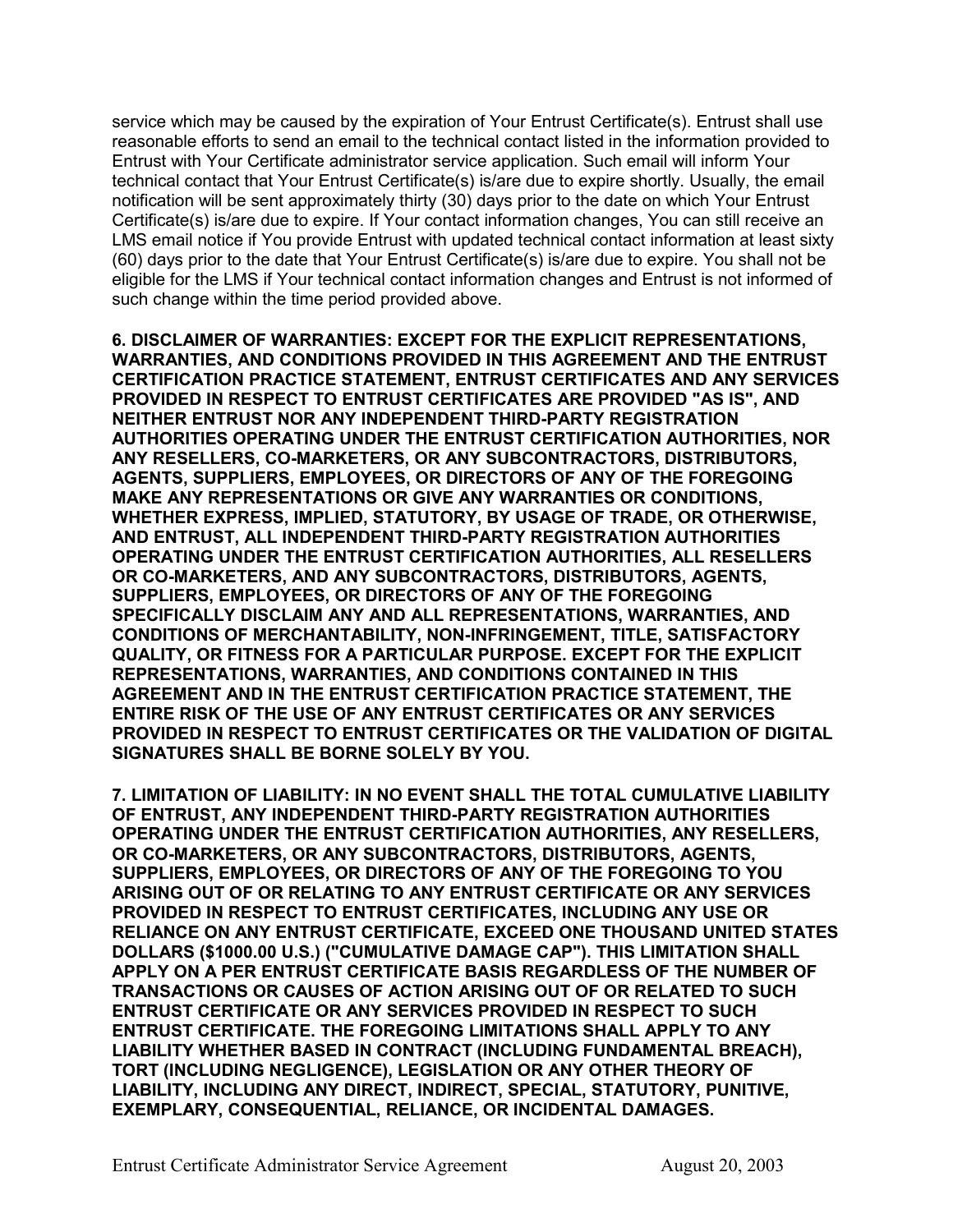**IF ANY LIABILITY ARISING OUT OF OR RELATING TO AN ENTRUST CERTIFICATE OR ANY SERVICES PROVIDED IN RESPECT TO AN ENTRUST CERTIFICATE EXCEEDS THE CUMULATIVE DAMAGE CAP SET FORTH IN THIS SECTION ABOVE, THE AMOUNTS AVAILABLE UNDER THE CUMULATIVE DAMAGE CAP SHALL BE APPORTIONED FIRST TO THE EARLIEST CLAIMS TO ACHIEVE FINAL DISPUTE RESOLUTION UNLESS OTHERWISE ORDERED BY A COURT OF COMPETENT JURISDICTION. IN NO EVENT SHALL ENTRUST OR ANY INDEPENDENT THIRD-PARTY REGISTRATION AUTHORITIES OPERATING UNDER THE ENTRUST CERTIFICATION AUTHORITIES, OR ANY RESELLERS, CO-MARKETERS, OR ANY SUBCONTRACTORS, DISTRIBUTORS, AGENTS, SUPPLIERS, EMPLOYEES, OR DIRECTORS OF ANY OF THE FOREGOING BE OBLIGATED TO PAY MORE THAN THE CUMULATIVE DAMAGE CAP FOR ANY ENTRUST CERTIFICATE OR ANY SERVICES PROVIDED IN RESEPCT TO AN ENTRUST CERTIFICATE REGARDLESS OF APPORTIONMENT AMONG CLAIMANTS.** 

**IN NO EVENT SHALL ENTRUST OR ANY INDEPENDENT THIRD-PARTY REGISTRATION AUTHORITIES OPERATING UNDER THE ENTRUST CERTIFICATION AUTHORITIES, OR ANY RESELLERS, CO-MARKETERS, OR ANY SUBCONTRACTORS, DISTRIBUTORS, AGENTS, SUPPLIERS, EMPLOYEES, OR DIRECTORS OF ANY OF THE FOREGOING BE LIABLE FOR ANY INCIDENTAL, SPECIAL, STATUTORY, PUNITIVE, EXEMPLARY, INDIRECT, RELIANCE, OR CONSEQUENTIAL DAMAGES (INCLUDING, WITHOUT LIMITATION, DAMAGES FOR LOSS OF BUSINESS, LOSS OF BUSINESS OPPORTUNITIES, LOSS OF GOODWILL, LOSS OF PROFITS, BUSINESS INTERRUPTION, LOSS OF DATA, LOST SAVINGS OR OTHER SIMILAR PECUNIARY LOSS) WHETHER ARISING FROM CONTRACT (INCLUDING FUNDAMENTAL BREACH), TORT (INCLUDING NEGLIGENCE), LEGISLATION OR ANY OTHER THEORY OF LIABILITY.** 

**THE FOREGOING LIMITATIONS SHALL APPLY NOTWITHSTANDING THE FAILURE OF ESSENTIAL PURPOSE OF ANY LIMITED REMEDY STATED HEREIN AND EVEN IF ENTRUST OR ANY INDEPENDENT THIRD-PARTY REGISTRATION AUTHORITY OPERATING UNDER AN ENTRUST CERTIFICATION AUTHORITY, OR ANY RESELLERS, CO-MARKETERS, OR ANY SUBCONTRACTORS, DISTRIBUTORS, AGENTS, SUPPLIERS, EMPLOYEES, OR DIRECTORS OF ANY OF THE FOREGOING HAVE BEEN ADVISED OF THE POSSIBILITY OF THOSE DAMAGES. SOME JURISDICTIONS DO NOT ALLOW THE EXCLUSION OR LIMITATION OF LIABILITY FOR CONSEQUENTIAL OR INCIDENTAL DAMAGES, SO THESE LIMITATIONS SET FORTH ABOVE MAY NOT APPLY TO YOU. THE DISCLAIMERS OF REPRESENTATIONS, WARRANTIES, AND CONDITIONS AND THE LIMITATIONS ON LIABILITIES AND REMEDIES IN THIS AGREEMENT AND IN THE ENTRUST CERTIFICATION PRACTICE STATEMENT CONSTITUTE AN ESSENTIAL PART OF THIS AGREEMENT, THE ENTRUST CERTIFICATION PRACTICE STATEMENT, ANY OTHER SUBSCRIPTION AGREEMENTS, AND ANY RELYING PARTY AGREEMENTS. YOU ACKNOWLEDGE THAT BUT FOR THESE DISCLAIMERS OF REPRESENTATIONS, WARRANTIES, AND CONDITIONS AND LIMITATIONS ON LIABILITIES AND REMEDIES, ENTRUST WOULD NOT ISSUE ENTRUST CERTIFICATES TO SUBSCRIBERS AND NEITHER ENTRUST NOR ANY ANY INDEPENDENT THIRD-PARTY REGISTRATION AUTHORITIES OPERATING UNDER AN ENTRUST CERTIFICATION AUTHORITY, NOR ANY RESELLERS, CO-MARKETERS, OR ANY SUBCONTRACTORS, DISTRIBUTORS, AGENTS, SUPPLIERS, EMPLOYEES, OR DIRECTORS OF ANY OF THE FOREGOING WOULD PROVIDE SERVICES IN RESPECT TO ENTRUST CERTIFICATES AND THAT THESE PROVISIONS PROVIDE FOR A REASONABLE ALLOCATION OF RISK.**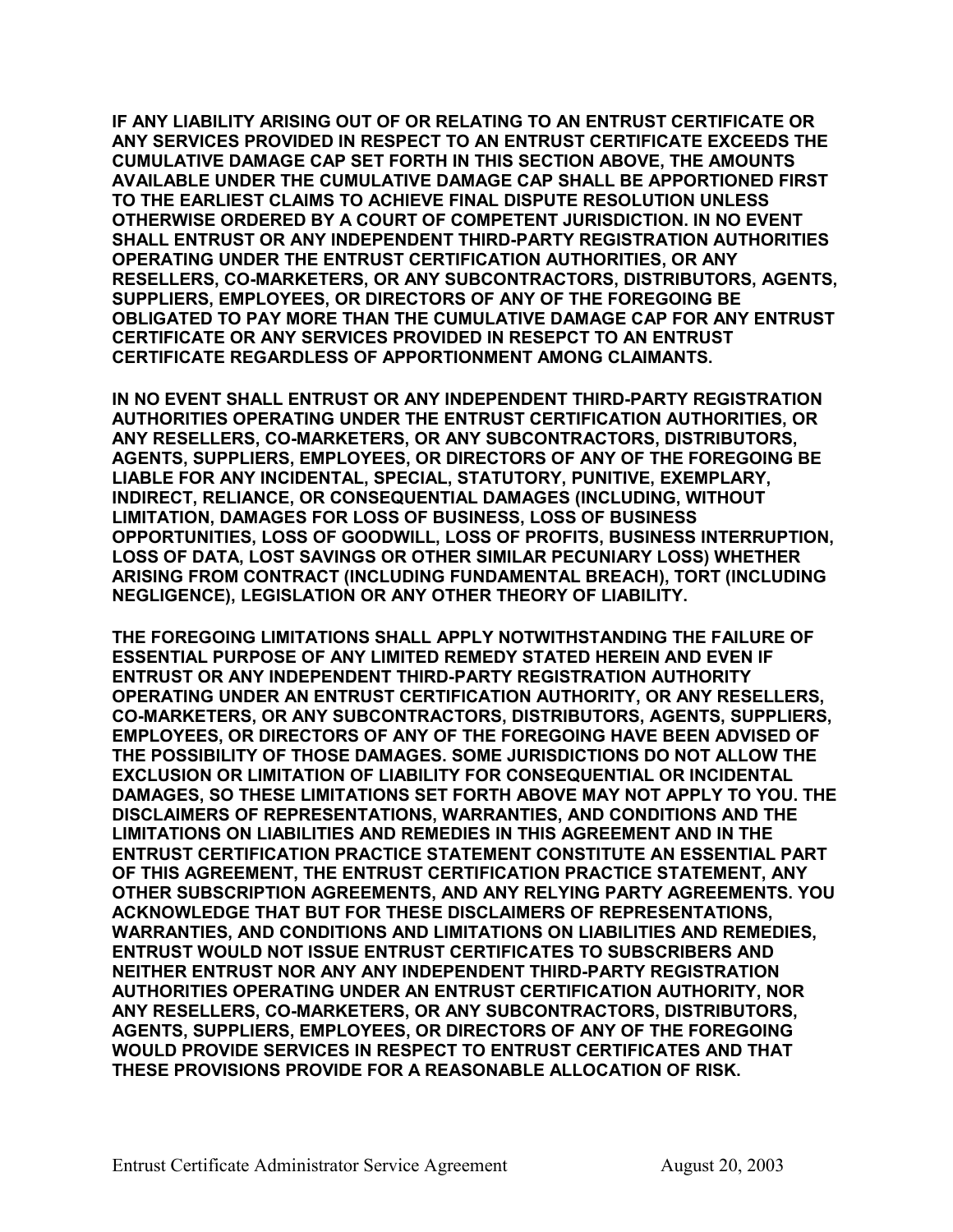**8. Term:** Depending on the type of Entrust Certificate Administrator Service offering purchased and paid for by You, the term of this Agreement is either one or two years from the date that Your Certificate Administrator Service application is accepted ("**Initial Term**"). You will be able to pre-qualify information and request the issuance of Entrust Certificates pursuant to the Certificate Administrator Service during such Initial Term. This Agreement shall automatically renew for additional one or two year period of time upon payment by You of the annual or biannual (in the case of a two year service period) renewal fees specified by Entrust; provided, however, if Entrust does not accept your purchase order or payment then this Agreement will not renew. Any terms on a purchase order that is accepted by Entrust shall have no force and effect except for the identification and quantity of the particular Entrust Certificate Administrator Service intended to be acquired by You. Your ability to have Entrust Certificates issued pursuant to the Certificate Administrator Service shall be subject to Your payment of the applicable fees, verification of any information submitted by You for pre-qualification, and Your compliance with all other requirements of this Agreement. Your right to use such Entrust Certificates and Your rights under this Agreement shall terminate if You fail to comply with any of the material terms or conditions of this Agreement or the Entrust Certification Practice Statement. You must upon revocation or expiration of this Agreement or Your Entrust Certificate(s) cease all use of such expired or revoked Entrust Certificate(s) and remove such Entrust Certificate(s) from the devices and/or software in which they have been installed. If this Agreement is terminated because of breach by You, You shall cease use of any Entrust Certificate(s) issued to You under this Agreement and remove such Entrust Certificates from the devices and/or software in which they have been installed. The provisions of this Agreement entitled Disclaimer of Warranties, Limitation of Liability, Term, Severability and those provisions of the Entrust Certification Practice Statement that are designated as surviving expiration or termination shall continue in force even after any expiration or termination of this Agreement.

**9. Severability:** Whenever possible, each provision of this Agreement, the Entrust Certification Practice Statement, any other Subscription Agreements, and any Relying Party Agreements shall be interpreted in such manner as to be effective and valid under applicable law. If the application of any provision of this Agreement, the Entrust Certification Practice Statement, or any Relying Party Agreement or any portion thereof to any particular facts or circumstances shall be held to be invalid or unenforceable by an arbitrator or court of competent jurisdiction, then (i) the validity and enforceability of such provision as applied to any other particular facts or circumstances and the validity of other provisions of this Agreement, the Entrust Certification Practice Statement, or any Relying Party Agreements shall not in any way be affected or impaired thereby, and (ii) such provision shall be enforced to the maximum extent possible so as to effect its intent and it shall be reformed without further action to the extent necessary to make such provision valid and enforceable.

**FOR GREATER CERTAINTY, IT IS EXPRESSLY UNDERSTOOD AND AGREED THAT EVERY PROVISION OF THIS AGREEMENT, THE ENTRUST CERTIFICATION PRACTICE STATEMENT, ANY OTHER SUBSCRIPTION AGREEMENTS OR ANY RELYING PARTY AGREEMENTS THAT DEALS WITH (I) LIMITATION OF LIABILITIES, REMEDIES, OR DAMAGES, (II) DISCLAIMERS OF REPRESENTATIONS, WARRANTIES, CONDITIONS, LIABILITIES, OR REMEDIES, OR (III) INDEMNIFICATION, IS EXPRESSLY INTENDED TO BE SEVERABLE FROM ANY OTHER PROVISIONS OF THIS AGREEMENT, THE ENTRUST CERTIFICATION PRACTICE STATEMENT, ANY OTHER SUBSCRIPTION AGREEMENTS, OR ANY RELYING PARTY AGREEMENTS AND SHALL BE SO INTERPRETED AND ENFORCED.**